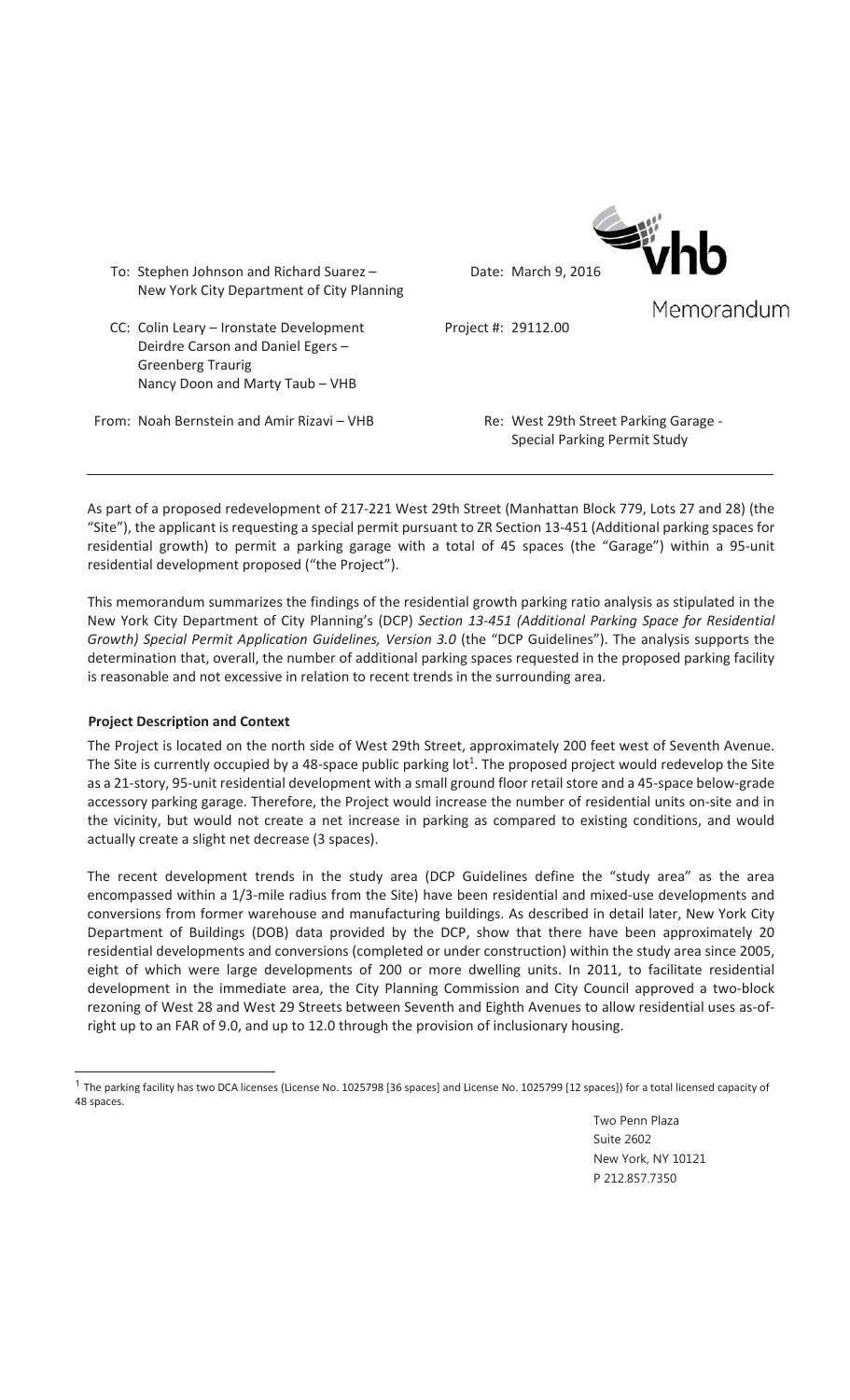$\overline{a}$ 

The Site is also approximately two-and-a-half blocks south of Madison Square Garden, a major event venue, which generates a large parking demand, especially on nights and weekends.

Some of the residential and mixed-use developments that have recently occurred in the area have been on sites with active New York City Department of Consumer Affairs (DCA)-licensed public parking facilities. In several cases, the public parking has been replaced on-site as part of the redevelopment.

#### **Residential Parking Analysis**

In order to demonstrate that the number of proposed additional parking spaces requested is reasonable and not excessive in relation to recent trends in the area, a residential parking analysis was performed. Following the Special Permit Guidelines, and in consultation with DCP staff, a residential growth parking ratio was developed based on the residential parking change and the residential unit change over a "lookback" period covering 2005 to 2017 (the proposed Build year).

This analysis, was performed with data from the New York City Department of Consumer Affairs (DCA) and the Department of Buildings (DOB) provided by DCP showing the change in DCA-licensed public parking spaces and the change in residential units, respectively. These data sets included all changes occurring within Manhattan Community Districts (CD) 4 and 5, covering a 10-year lookback period of 2005-2015<sup>2</sup>. In addition to these data, other information was collected by researching recent special permits (to identify any change sites occurring between 2015 and 2017), and by conducting field visits to verify that all residential parking and residential unit change sites<sup>3</sup> in the study area were accounted for. As a result, some additions and modifications were made to the residential parking and unit change site information provided by DCP. These changes are explained in greater detail in the Residential Parking Change and Residential Unit Change sections below.

As stipulated in the DCP Guidelines, a "study area" of 1/3-mile from the Site was used. As shown in Figure 1, the study area generally extends to West 36th Street to the north, Broadway to the east, West 23rd Street to the south and Ninth Avenue to the west. Most of the study area is within CD 5 while a portion of it (mostly west of Eighth Avenue and south of West 26th Street) is within CD 4. Overall, there are 20 residential parking change sites and 20 residential unit change sites within the study area. All of the change sites in the study area are located south of West 33rd Street.

<sup>&</sup>lt;sup>2</sup> DCA and DOB data were downloaded from DCP's website (http://www.nyc.gov/html/dcp/html/ap/step3\_mn\_core.shtml) on 05/15/2015. <sup>3</sup> A "Residential Parking Change Site" is defined in the DCP guidelines as "indicating the net change in the number of parking spaces in DCA-licensed parking facilities and accessory parking spaces in residential buildings without a DCA-license within the study area"; and a "Residential Unit Change Site" is a defined as "indicating the net change in residential units at all locations within the study area" and includes "sites that are expected to *change in the near future up to the build year of the proposed development"*.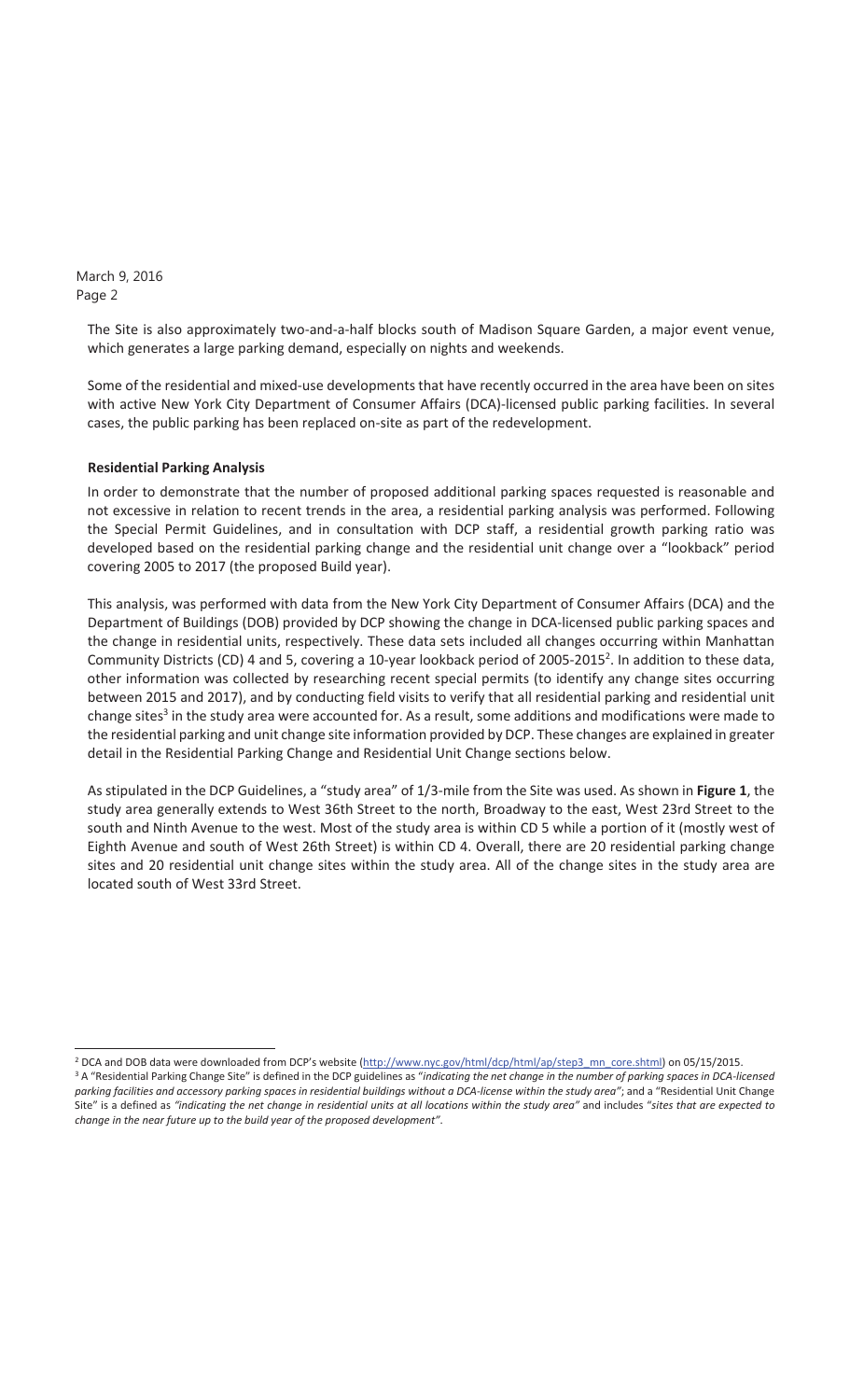

**1**

| <b>New York, New York</b> |  |  |
|---------------------------|--|--|
| Zoning Lot                |  |  |
| <b>Project Site</b>       |  |  |
| 1/3-Mile Radius           |  |  |

Community District Boundary

Parking Change Site

Residential Change Site

**CD 4** Community District ID<br>Sources: 1. New York (City). Dept. of City Planning 2013. Manhattan MapPLUTO (Edition 13v2). New York City: NYC Department of City Planning. 1. New York (City). Dept. of City Planning 2013. Manhattan MapPLUTO (Edition 13v2). New York City: NYC Department of City Planning.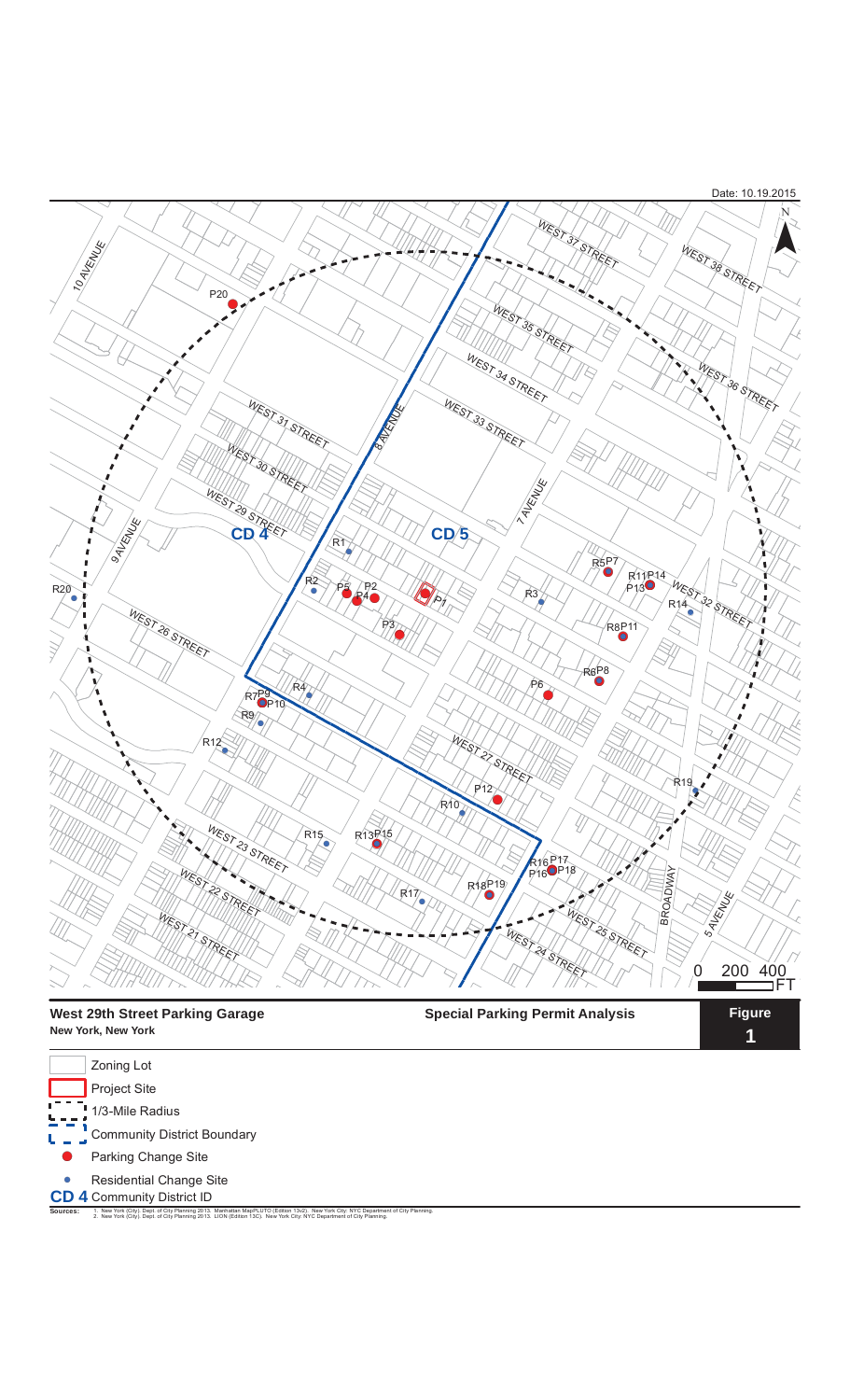### Residential Parking Change

The DCA data provided by DCP, suggested that there were 25 parking change sites within the study area; however, further study enabled us to determine that five of these sites were not change sites and had the same licensed capacity as existed prior to the 2005-2015 lookback period. This determination was made by researching Certificates of Occupancy and/or performing field and historical aerial photograph verifications. A further description of these removed change sites along with backup is provided in the Appendix (see Table A-1).

Although some DCA change sites were removed, three new change sites (not included in the DCA data) were added. As indicated in Table 1 (sites P1, P4 and P5), these include the 48-space public lot currently on the Site (DCA License Nos. 1025798 and 1025799), and the two facilities on the site of the approved but currently unbuilt development project at 241-245 West 28th Street (Manhattan Block 778; Lots 13, 16, 18, and 66). One of these facilities was a 240-space parking garage (DCA License No. 1233094, Lot 18) which was demolished in 2012, and the other was an active public parking lot (Edison ParkFast, DCA License No. 0926756). The Edison ParkFast lot, which was recently closed, had a licensed capacity of 131 spaces. Based on a conversation with the Edison ParkFast facility manager while it was still in operation (in May 2014), it was determined that approximately 50 percent of these spaces are for residential use (including monthly parking permits). Changes are being proposed to the original special permit for this site; however, since the revised permit application is still pending, the project is not included as a residential unit change site, only as a residential parking change site.

For the purpose of the residential parking change calculation, the default residential usage rates provided by the DCP Guidelines for DCA-licensed public parking facility change sites (derived from DCP's Manhattan Core Public Parking Study [2011]) were assumed. These rates assign 24 percent of the spaces in facilities located in CD 5 and 30 percent of spaces in CD 4 to residential use. The only exception was for the Edison ParkFast lot since, as mentioned earlier, a field verification of this lot indicated that approximately 50 percent of spaces at thisfacility are purely forresidential use. Therefore, the residential parking percentage was modified accordingly for this facility.

As shown in Table 1, as a result of changes to DCA-licensed parking facilities within the study area during the 2005-2017 lookback period, an overall net decrease of 512 residential parking spaces is estimated for the area. Some of the lost parking has been replaced with new accessory and public parking facilities associated with new residential and mixed-use developments, detailed in the following section.

### Residential Unit Change

In addition to changes to public parking, there have been many new residential developments in the study area during the lookback period (see Table 2). According to DOB data provided by DCP, there are 19 new residential and residential/commercial mixed-use developments in the study area. One additional location was identified and added to the inventory (site R20). This site is a small, 39-unit residential loft conversion. No residential units were lost during the lookback period. As shown in **Table 2**, a total of 2,790 new residential units were added (or will be added) to the study area during the lookback period.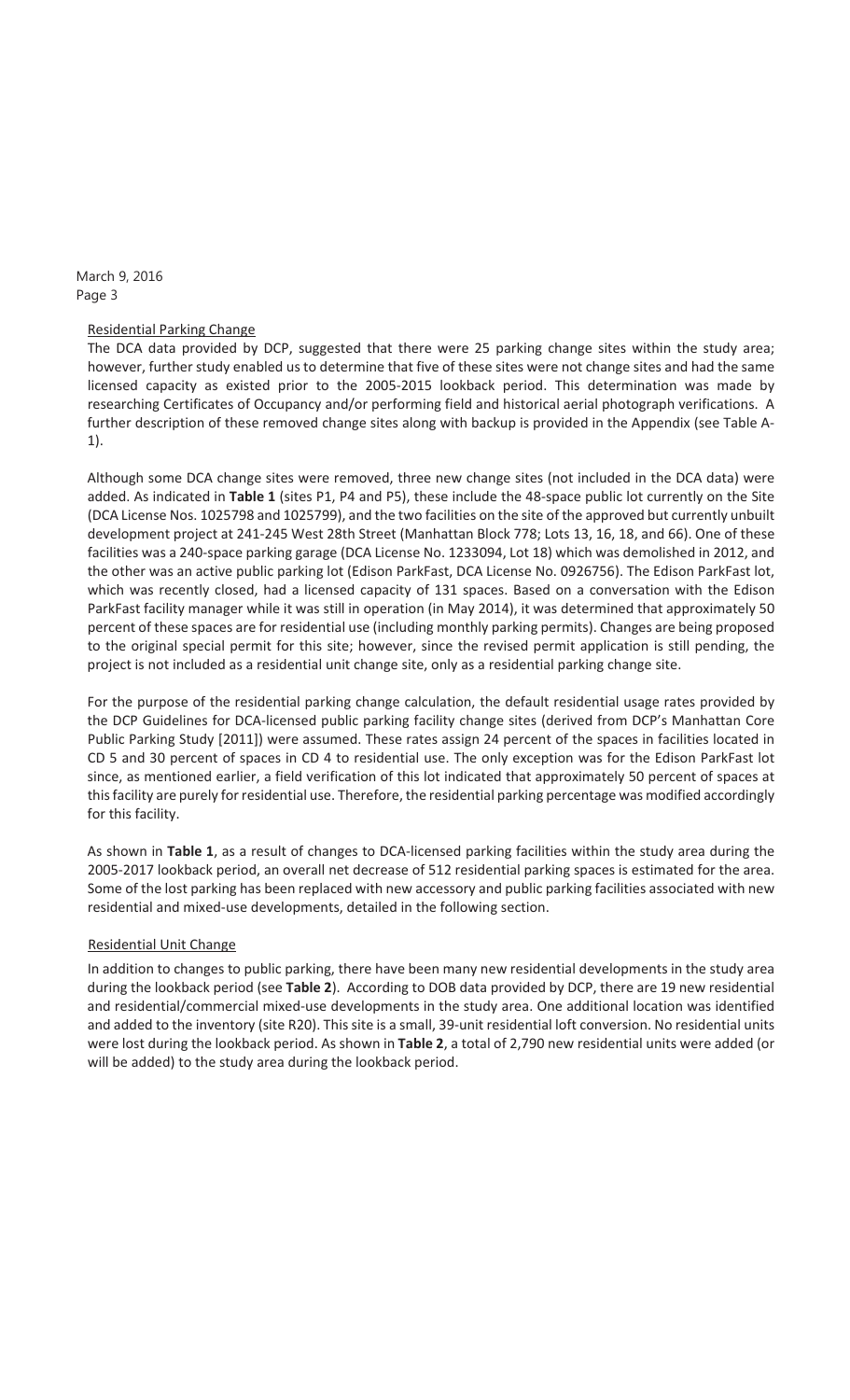| L PARKING CHANGE (2005-2017 LOOKBACK PERIOD |
|---------------------------------------------|
|                                             |
|                                             |
| <b>DECIDENTIAL</b><br>ים<br>ק               |

Г

| <b>Notes</b>                                      | Recently closed DCA lot on project site (Lic. Nos.<br>1025798 [36 spaces] and 1025799 [12 spaces]) |                         |                     | Former DCA garage (Lic. No 1233094), demolished<br>in 2012 in anticipation of Edison ParkFast site<br>redevelopment | facility manager (May 2014), approximately 50% of<br>approved redevelopment site. Per discussion with<br>Recently closed DCA lot (Lic. No. 0926756) on a<br>total spaces were residential. |                         | *See Residential Unit Change Table | *See Residential Unit Change Table | *See Residential Unit Change Table |             | *See Residential Unit Change Table |                             |              | *See Residential Unit Change Table | *See Residential Unit Change Table |                           | *See Residential Unit Change Table |              | *See Residential Unit Change Table | future Manhattan West development (expected<br>Former DCA lot (Lic. 0428456). Site cleared for<br>2019) |           |
|---------------------------------------------------|----------------------------------------------------------------------------------------------------|-------------------------|---------------------|---------------------------------------------------------------------------------------------------------------------|--------------------------------------------------------------------------------------------------------------------------------------------------------------------------------------------|-------------------------|------------------------------------|------------------------------------|------------------------------------|-------------|------------------------------------|-----------------------------|--------------|------------------------------------|------------------------------------|---------------------------|------------------------------------|--------------|------------------------------------|---------------------------------------------------------------------------------------------------------|-----------|
| Cross Reference-<br>Table 2 Map ID                |                                                                                                    |                         |                     |                                                                                                                     |                                                                                                                                                                                            |                         | R5                                 | R6                                 | 53                                 |             | R8                                 |                             |              | R <sub>11</sub>                    | R13                                |                           | R <sub>17</sub>                    |              | R <sub>18</sub>                    |                                                                                                         |           |
| Net Change in DCA<br>Resi Spaces                  | Ż.                                                                                                 | $\overline{1}$          | $\circ$             | $-58$                                                                                                               | -66                                                                                                                                                                                        | H                       | $\circ$                            | 93                                 | $-25$                              | $-27$       | ή                                  | $\frac{15}{1}$              | $\circ$      | ၹု                                 | $-38$                              | 7                         | $\circ$                            | $-42$        | $-53$                              | $-35$                                                                                                   | -512      |
| <b>Total # Residential</b><br>Spaces Current      | $\circ$                                                                                            | $\circ$                 | $\circ$             | $\circ$                                                                                                             | $\circ$                                                                                                                                                                                    | $\circ$                 | $\circ$                            | $\circ$                            | $\circ$                            | $\circ$     | $\circ$                            | $\circ$                     | $\circ$      | $\circ$                            | $\circ$                            | $\circ$                   | $\circ$                            | $\circ$      | $\circ$                            | $\circ$                                                                                                 | $\bullet$ |
| % of Residential<br>Spaces Current                | 24%                                                                                                | 24%                     | 24%                 | 24%                                                                                                                 | 24%                                                                                                                                                                                        | 24%                     | 24%                                | 24%                                | 30%                                | 30%         | 24%                                | 24%                         | 24%          | 24%                                | 30%                                | 24%                       | 24%                                | 24%          | 30%                                | 30%                                                                                                     |           |
| <b>DCA Total Parking</b><br>Spaces Current        | $\circ$                                                                                            | $\circ$                 | 26                  | $\circ$                                                                                                             | $\circ$                                                                                                                                                                                    | $\circ$                 | $\circ$                            | $\circ$                            | $\circ$                            | $\circ$     | $\circ$                            | $\circ$                     | $\circ$      | $\circ$                            | $\circ$                            | $\circ$                   | $\circ$                            | $\circ$      | $\circ$                            | $\circ$                                                                                                 | 26        |
| <b>Total # of Residential</b><br>Spaces Lookback  | 12                                                                                                 | Ħ                       | $\circ$             | 58                                                                                                                  | 99                                                                                                                                                                                         | ∺                       | $\circ$                            | 93                                 | 25                                 | 27          | LN,                                | 15                          | $\circ$      | $\infty$                           | 38                                 | $\overline{ }$            | $\circ$                            | a,           | S                                  | 55                                                                                                      | 518       |
| % of Residential<br>Spaces Lookback               | 24%                                                                                                | 24%                     | 24%                 | 24%                                                                                                                 | 50%                                                                                                                                                                                        | 24%                     | 24%                                | 24%                                | 30%                                | 30%         | 24%                                | 24%                         | 24%          | 24%                                | 30%                                | 24%                       | 24%                                | 24%          | 30%                                | 30%                                                                                                     |           |
| DCA Parking Spaces<br>Lookback                    | $\sqrt[4]{6}$                                                                                      | $\mathcal{R}$           | 25                  | 240                                                                                                                 | 131                                                                                                                                                                                        | $\ddot{a}$              | $\circ$                            | 387                                | 82                                 | 8           | 20                                 | 63                          | $\circ$      | 35                                 | 125                                | 50                        | $\circ$                            | 175          | 175                                | 115                                                                                                     | 1,855     |
| Project Site (ft)<br>Approximate<br>Distance from | $\circ$                                                                                            | 260                     | 275                 | 320                                                                                                                 | 360                                                                                                                                                                                        | 850                     | 985                                | 1,035                              | 1,040                              | 1,040       | 1,085                              | 1,200                       | 1,205        | 1,205                              | 1,360                              | 1,620                     | 1,620                              | 1,620        | 1,635                              | 1,780                                                                                                   |           |
| Name<br>Street                                    | 217-219, WEST 29TH<br>STREET                                                                       | 234 WEST 29TH<br>STREET | WEST 28TH<br>STREET | WEST 28TH<br>STREET                                                                                                 | $245 \left  \frac{\text{WEST 28TH}}{1} \right.$<br>STREET                                                                                                                                  | 122 WEST 29TH<br>STREET | WEST 31<br>STREET                  | 839 AVENUE OF THE<br>AMERICAS      | WEST 26TH<br>STREET                | 3128 AVENUE | 106-108 WEST 31 STREET             | 121-125 WEST 26TH<br>STREET | 885 6 AVENUE | 109 WEST 31ST<br>STREET            | $159$ NEST 24TH<br>STREET          | WEST 26TH<br>STREET<br>46 | 55 WEST 25TH                       | 756 6 AVENUE | 735 6 AVENUE                       | 4019 AVENUE                                                                                             |           |
| Number<br>Street                                  | 221                                                                                                |                         | 217                 | 241                                                                                                                 |                                                                                                                                                                                            |                         | 125                                |                                    | 252                                |             |                                    |                             |              |                                    |                                    |                           |                                    |              |                                    |                                                                                                         |           |
| $\theta$                                          | 105                                                                                                | 105                     | 105                 | 105                                                                                                                 | 105                                                                                                                                                                                        | 105                     | 105                                | 105                                | 104                                | 104         | 105                                | 105                         | 105          | 105                                | 104                                | 105                       | 105                                | 105          | 104                                | 104                                                                                                     |           |
| BBL                                               | 1007790027,<br>1007790028                                                                          | 1007780057              | 1007780030          | 1007780020<br>1007780018,                                                                                           | 1007780016                                                                                                                                                                                 | 1008040053              | 1008077501                         | 1008057502                         | 1007757502                         | 1007757502  | 1008060034                         | 1008020026                  | 1008077502   | 1008077502                         | 1008007505                         | 1008270001                | 1008270001                         | 1008270001   | 1008007504                         | 1007290060                                                                                              |           |
| Map ID                                            | PI                                                                                                 | $\mathsf{P}^2$          | P3                  | $_{\it{P4}}$                                                                                                        | $P5$                                                                                                                                                                                       | P6                      | P <sub>7</sub>                     | $_{\rm p}^{\rm o}$                 | ፎ                                  | P10         | P11                                | P12                         | P13          | P14                                | P15                                | P16                       | P <sub>17</sub>                    | P18          | P <sub>19</sub>                    | P20                                                                                                     | Totals    |

**NOTES**<br>Map ID is the identification number of the site that has a change in the number of parking spaces<br>BBL is the Borough Block Lot number of the site with no hyphens or dashes **Map ID** is the identification number of the site that has a change in the number of parking spaces

**BBL** is the Borough Block Lot number of the site with no hyphens or dashes

CD is the Community District of the site **CD** is the Community District of the site

Distance from Project Site is measured in feet and sorted from closest to furthest from applicant's site<br>DCA Parking Spaces Lookback is the number of DCA parking spaces at the site during the study period **Distance from Project Site** is measured in feet and sorted from closest to furthest from applicant's site

**DCA Parking Spaces Lookback** is the number of DCA parking spaces at the site during the study period

% of Residential Parking Spaces in Lookback is the percentage of parking spaces at the site used by residents (use percentages given in the application guidelines or determine through own methods % of Residential Parking Spaces in Lookback is the percentage of parking spaces at the site used by residents (use percentages given in the application guidelines or determine through own methods Total # of Residential Spaces in Lookback is the number of residential parking spaces at the site (previous two columns multiplied)

**Total # of Residential Spaces in Lookback** is the number of residential parking spaces at the site (previous two columns multiplied)

DCA Total Parking Spaces Current is the number of parking spaces currently at the site **DCA Total Parking Spaces Current** is the number of parking spaces currently at the site

**of Residential Parking Spaces Current** is the percentage of parking spaces at the site used by residents

% of Residential Parking Spaces Current is the percentage of parking spaces at the site used by residents<br>Total # Residential Parking Spaces Current is the number of residential parking spaces at the site (previous two col **Total # Residential Parking Spaces Current** is the number of residential parking spaces at the site (previous two columns multiplied)

**Net Change in DCA Residential Parking Spaces** is the number of residential spaces in the lookback period subtracted by the number of current residential spaces

Cross Reference Table 2 Map ID is the Map ID of the site if it is located in Table 2 **Cross Reference Table 2 Map ID** is the Map ID of the site if it is located in Table 2

All edits, corrections, additions to the DCA and DOB data forwarded by DCP are shown in italics. All edits, corrections, additions to the DCA and DOB data forwarded by DCP are shown in *italics*.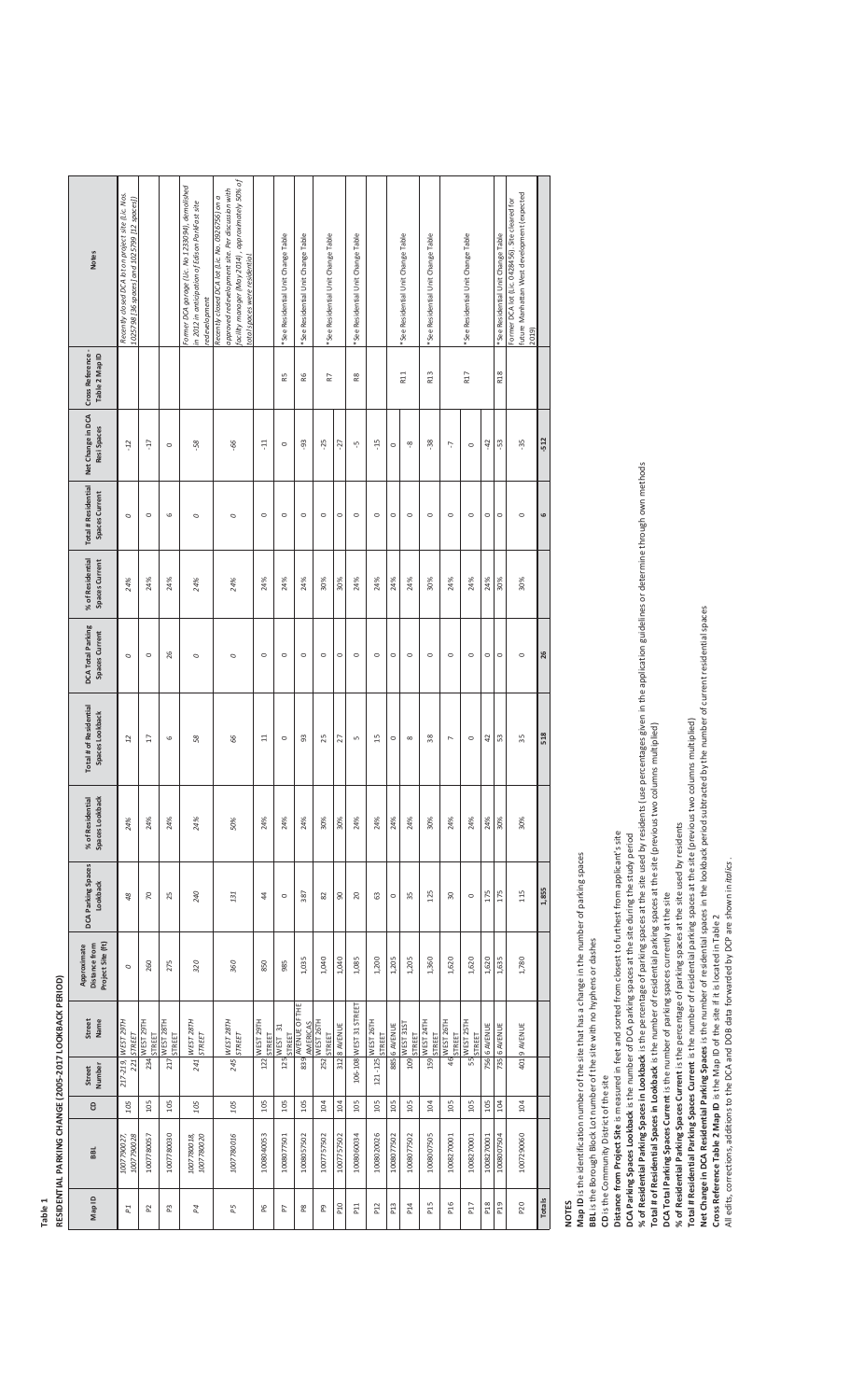# RESIDENTIAL UNIT CHANGE (2005-2017 LOOKBACK PERIOD) **RESIDENTIAL UNIT CHANGE (2005-2017 LOOKBACK PERIOD) Table 2**

| <b>Notes</b>                                 |                         |                            |                            |                  | parking facility (special permit pursuant to ZR sections 13-<br>Former DCA Public Parking Facility; New DCA public<br>562 and 74-52) | parking facility (special permit pursuant to ZR sections 13<br>half hotel and publuc use, assumed 365 spaces (1 space<br>per residential unit plus 24% of the remaning spaces) of<br>residential - Since development is half residential and<br>the 529 spaces are residential (confirmed with facility<br>562 and 74-52, C 070073 ZSM); Mixed-use hotel and<br>former DCA public parking facility; New DCA public<br>operator in May 2014). |                | under construction Former DCA public parking facility |                  | Information obtained from Temporary C of O. | Former DCA public parking facility; New DCA Facility ;<br>Special Permit C O80524ZSM applies to this site |               | Former DCA public parking facility; 8 parking spaces per C<br>of O |                      |                            | Former DCA public parking facility; New DCA Facility |                            | Former DCA public parking facility; 202 residential units<br>according to C of O | Loft conversion; West 28th Street Rezoning EAS No Build<br>site. Information obtained from Temporary C of O. |                |        |
|----------------------------------------------|-------------------------|----------------------------|----------------------------|------------------|--------------------------------------------------------------------------------------------------------------------------------------|----------------------------------------------------------------------------------------------------------------------------------------------------------------------------------------------------------------------------------------------------------------------------------------------------------------------------------------------------------------------------------------------------------------------------------------------|----------------|-------------------------------------------------------|------------------|---------------------------------------------|-----------------------------------------------------------------------------------------------------------|---------------|--------------------------------------------------------------------|----------------------|----------------------------|------------------------------------------------------|----------------------------|----------------------------------------------------------------------------------|--------------------------------------------------------------------------------------------------------------|----------------|--------|
| <b>Status &amp; Year</b><br>Building         | under construction      | complete 2007              | complete 2011              | complete 2008    | complete 2007                                                                                                                        | complete 2010                                                                                                                                                                                                                                                                                                                                                                                                                                | complete 2013  |                                                       | complete 2015    | under construction                          | complete 2011                                                                                             | complete 2005 | complete 2012                                                      | complete 2008        | complete 2012              | complete 2007                                        | complete 2010              | complete 2008                                                                    | complete 2013                                                                                                | complete 2006  |        |
| <b>DCA</b> License<br>Number                 |                         |                            |                            |                  | 1266254                                                                                                                              | 1422491                                                                                                                                                                                                                                                                                                                                                                                                                                      |                |                                                       |                  |                                             | 1402406                                                                                                   |               |                                                                    |                      |                            | 1263167                                              |                            |                                                                                  |                                                                                                              |                |        |
| Cross Reference<br>Table 1 Map ID            |                         |                            |                            |                  | Fq                                                                                                                                   | $_{\rm{p}}$                                                                                                                                                                                                                                                                                                                                                                                                                                  | P9, P10        | $\overline{11}$                                       |                  |                                             | P13, P14                                                                                                  |               | P <sub>15</sub>                                                    |                      |                            | P16, P17, P18                                        |                            | P19                                                                              |                                                                                                              |                |        |
| Parking Spaces<br>Unbuilt                    | 7                       | H.                         | က္                         | Ļ                | G                                                                                                                                    | 296                                                                                                                                                                                                                                                                                                                                                                                                                                          | $\frac{1}{2}$  | $-76$                                                 | ٩P.              | Ņ                                           | 134                                                                                                       | 4             | $\,$ $\,$                                                          | $-14$                | 4                          | 4                                                    | $\overline{\mathcal{A}}$   | $\triangleq$                                                                     | 9                                                                                                            | ģ.             | 212    |
| Parking Spaces<br>Total Built                | $\circ$                 | $\circ$                    | $\circ$                    | $\circ$          | 120                                                                                                                                  | 356                                                                                                                                                                                                                                                                                                                                                                                                                                          | $\circ$        | $\circ$                                               | $\circ$          | $\circ$                                     | 201                                                                                                       | $\circ$       | $\infty$                                                           | $\circ$              | $\circ$                    | 85                                                   | $\circ$                    | $\circ$                                                                          | $\circ$                                                                                                      | $\circ$        | 770    |
| Parking Spaces<br>Permitted AOR              | $\overline{ }$          | $\Xi$                      | m                          | $\overline{a}$   | 111                                                                                                                                  | $\mathbb S$                                                                                                                                                                                                                                                                                                                                                                                                                                  | $\overline{4}$ | 76                                                    | 5                | $\sim$                                      | C)                                                                                                        |               | LN,                                                                | $\sharp$             | 4                          | 21                                                   | 4                          | $\triangleleft$                                                                  | $^{\circ}$                                                                                                   | $\overline{a}$ | 558    |
| <b>Residential Units</b><br>Net Change       | $\overline{\mathbf{3}}$ | 53                         | 26                         | 4                | 554                                                                                                                                  | 302                                                                                                                                                                                                                                                                                                                                                                                                                                          | 204            | 382                                                   | 49               | $\infty$                                    | 337                                                                                                       | LN,           | $^{24}$                                                            | $\approx$            | 20                         | $\frac{1}{2}$                                        | 20                         | 202                                                                              | $\rm{39}$                                                                                                    | SO             | 2,790  |
| <b>Residential Units</b><br>Current & Future | 57                      | 53                         | 26                         | 4                | 554                                                                                                                                  | 302                                                                                                                                                                                                                                                                                                                                                                                                                                          | 204            | 382                                                   | 49               | $\overline{u}$                              | 337                                                                                                       | LŊ,           | $^{24}$                                                            | $\mathcal{L}$        | 20                         | 407                                                  | 20                         | 202                                                                              | 59                                                                                                           | 50             | 2,795  |
| Units<br>Lookback<br>Residential             | $\sim$                  | $\circ$                    | $\circ$                    | $\circ$          | $\circ$                                                                                                                              | $\circ$                                                                                                                                                                                                                                                                                                                                                                                                                                      | $\circ$        | $\circ$                                               | $\circ$          | $\sim$                                      | $\circ$                                                                                                   | $\circ$       | $\circ$                                                            | $\circ$              | $\circ$                    | $\circ$                                              | $\circ$                    | $\circ$                                                                          | $\circ$                                                                                                      | $\circ$        | Lŋ     |
| Distance from<br>Project Site (ft)           | 470                     | 580                        | 625                        | 815              | 985                                                                                                                                  | 1,035                                                                                                                                                                                                                                                                                                                                                                                                                                        | 1,040          | 1,085                                                 | 1,130            | 1,190                                       | 1,205                                                                                                     | 1,350         | 1,355                                                              | 1,415                | 1,430                      | 1,620                                                | 1,635                      | 1,645                                                                            | $1,780\,$                                                                                                    | 1,865          |        |
| Street<br>Name                               | 257 West 29TH STEET     | WEST 28TH<br>STREET<br>261 | WEST 30TH<br>STREET<br>143 | WEST 26TH<br>237 | WEST 31ST<br>STREET<br>125                                                                                                           | 839 6 AVENUE                                                                                                                                                                                                                                                                                                                                                                                                                                 | 260 WEST 26TH  | 855 6 AVENUE                                          | WEST 25TH<br>261 | WEST 26TH<br>STREET<br>132                  | 885 6 AVENUE                                                                                              | 286 8 AVENUE  | 159 WEST 24TH                                                      | <b>L265</b> BROADWAY | WEST 24TH<br>STREET<br>200 | WEST 25TH<br>STREET<br>55                            | WEST 24TH<br>STREET<br>124 | 735 6 AVENUE                                                                     | <b>BROADWAY</b><br>1182                                                                                      | 263 9 AVENUE   |        |
| Street<br>Number                             |                         |                            |                            |                  |                                                                                                                                      |                                                                                                                                                                                                                                                                                                                                                                                                                                              |                |                                                       |                  |                                             |                                                                                                           |               |                                                                    |                      |                            |                                                      |                            |                                                                                  |                                                                                                              |                |        |
| e                                            | 105                     | 105                        | 105                        | 105              | 105                                                                                                                                  | 105                                                                                                                                                                                                                                                                                                                                                                                                                                          | 104            | 105                                                   | 104              | $104\,$                                     | 105                                                                                                       | 104           | $104\,$                                                            | 105                  | 104                        | 105                                                  | 104                        | 104                                                                              | 105                                                                                                          | 104            |        |
| BBL                                          | 1007790007              | 1007787501                 | 1008067501                 | 1007767502       | 1008077501                                                                                                                           | 1008057502                                                                                                                                                                                                                                                                                                                                                                                                                                   | 1007757502     | 1008060034                                            | 1007750005       | 1008010060                                  | 1008077502                                                                                                | 1007740004    | 1008007505                                                         | 1008330075           | 1007737501                 | 1008270001                                           | 1007997501                 | 1008007504                                                                       | 1008300026                                                                                                   | 1007237501     |        |
| Map ID                                       | $\Xi$                   | R <sub>2</sub>             | R3                         | 5                | 53                                                                                                                                   | R6                                                                                                                                                                                                                                                                                                                                                                                                                                           | P.             | R8                                                    | œ,               | R10                                         | R11                                                                                                       | R12           | R13                                                                | R14                  | R15                        | R16                                                  | R17                        | R18                                                                              | R19                                                                                                          | R20            | Totals |

**Map ID** is the identification number of a site with new dwelling units

**BBL** is the Borough Block Lot number of the site with no hyphens or dashes

**CD** is the Community District of the site

**Distance from Project Site** is measured in feet and sorted from closest to furthest from applicant's site

**Residential Units Lookback** is the number of units at the site previous to development or conversion

**Residential Units Current and Future** is the current number of units or the number of units once the project is complete

**Residential Units Net Change** is the net change of residential units at site in the study period

**Parking Spaces Permitted AsͲofͲRight** is the number of parking spaces permitted under zoning at the site

**NOTES**<br>Map ID is the identification number of a site with new dwelling units<br>EQLE is the Borough Bock Lot function of a site with no hyphens or dashes<br>Distance from Project Site is measured in feet and sorted from closest **Parking Spaces Total Built** is the total number of parking spaces at the site including through discretionary actions (actions should be stated in the notes)

**Parking Spaces Unbuilt** is the Total Built Parking Spaces minus the Permitted AOR Parking Spaces (can be a positive or negative number)

**Cross Reference to Table 1 Map ID** is the Map ID of the site if it is located in Table 1

All edits, corrections, additions to the DCA and DOB data forwarded by DCP are shown in *italics*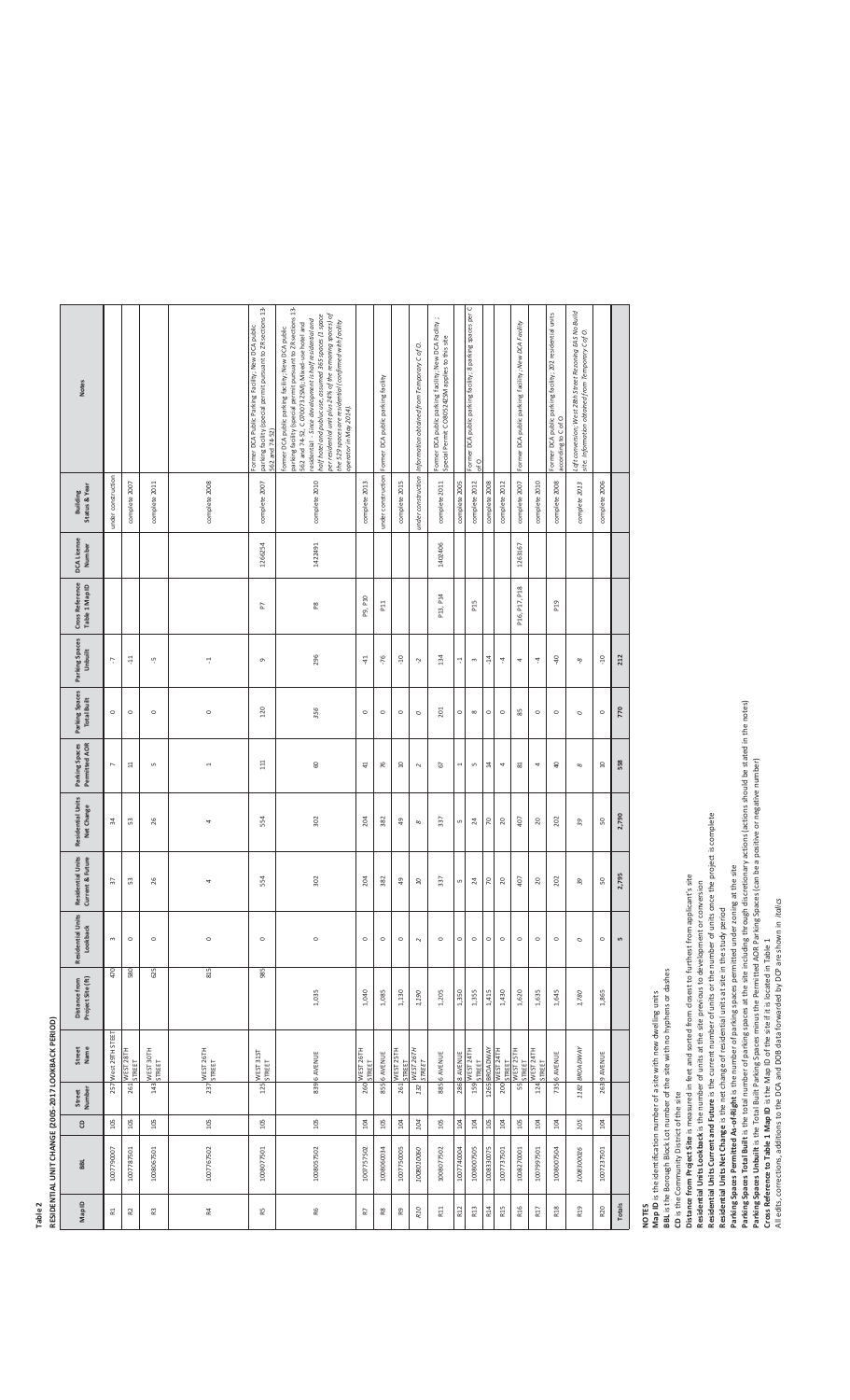> Five of the 20 new residential change sites also have new associated parking. Four of these parking facilities are DCA-licensed public parking facilities, and all of these facilities are on sites with former DCA-licensed public parking facilities. However, in accordance with the DCP Guidelines, for the purpose of this analysis, all new parking associated with a new residential development is considered 100 percent residential, even if the new parking facility is for public use. This methodology is especially conservative since, due to the Site's proximity to Madison Square Garden and surrounding commercial and office uses, the assignment of all spaces to residential use in a decidedly mixed-use neighborhood does not reflect actual parking usage patterns in the study area.

> This methodology was applied to all the new parking facilities associated with the residential change sites, with the exception of site R7 (839 6th Avenue, BBL No. 1008057502), which includes a recent mixed-use residential, hotel and commercial development with approximately 300 residential units, 300 hotel rooms and a 529-space public parking garage (DCA License No. 1422491). Since half of the development is a hotel, it was felt that only half of the parking garage should be assigned as a residential parking facility. In consultation with DCP, this was field checked and, based on discussion with staff at this parking facility in May 2014, it was verified that only about 300 of the 529 spaces are residential. The remaining spaces are dedicated as valet spaces for the hotel on-site (Hotel Eventi) and two other nearby hotels (Doubletree and Holiday Inn) or for general public use, and a 24 percent residential parking share was applied for these spaces per DCP guidelines for public parking facilities. Therefore, only 356 (300 spaces from the residential parking component and 56 spaces [24 percent] from the public parking component) of the 529 total spaces at this parking facility were considered residential. The resulting total number of residential parking spaces built in the study area during the lookback period is 770.

### Residential Parking Growth Ratio

Based on the change in residential parking spaces and the change in residential units over the course of the 2005-2017 lookback period, a residential parking growth ratio was calculated for the study area. According to the DCP Guidelines, this ratio should be in line with the maximum allowable as-of-right parking space-toresidential unit ratio in the Manhattan Core, which for CD 4 and CD 5 is 0.20 parking spaces per dwelling unit. As shown in **Table 3**, there would be a net increase of 258 residential parking spaces (net change in DCA residential parking spaces plus new parking spaces associated with new development [DCA or Non-DCA]) and an increase of 2,790 residential units in the study area. This translates to 0.09 residential parking spaces per unit. With the proposed project, there would be a net increase of 303 residential parking spaces and 2,885 new residential units, a rate of 0.11 residential parking spaces per dwelling unit over the lookback period.

Since there would be no appreciable difference in the overall residential parking growth ratio with the Project than without (0.11 as compared to 0.09, an increase of about two percent) over the lookback period, and since both of these ratios are well below the maximum allowable as-of-right residential parking ratio in this area of the Manhattan, it is reasonable and in line with recent development trends in the surrounding area to build an additional 26 parking spaces on the Site in addition to the 19 allowed as-of-right, especially since these additional spaces would be replacing in-kind existing spaces.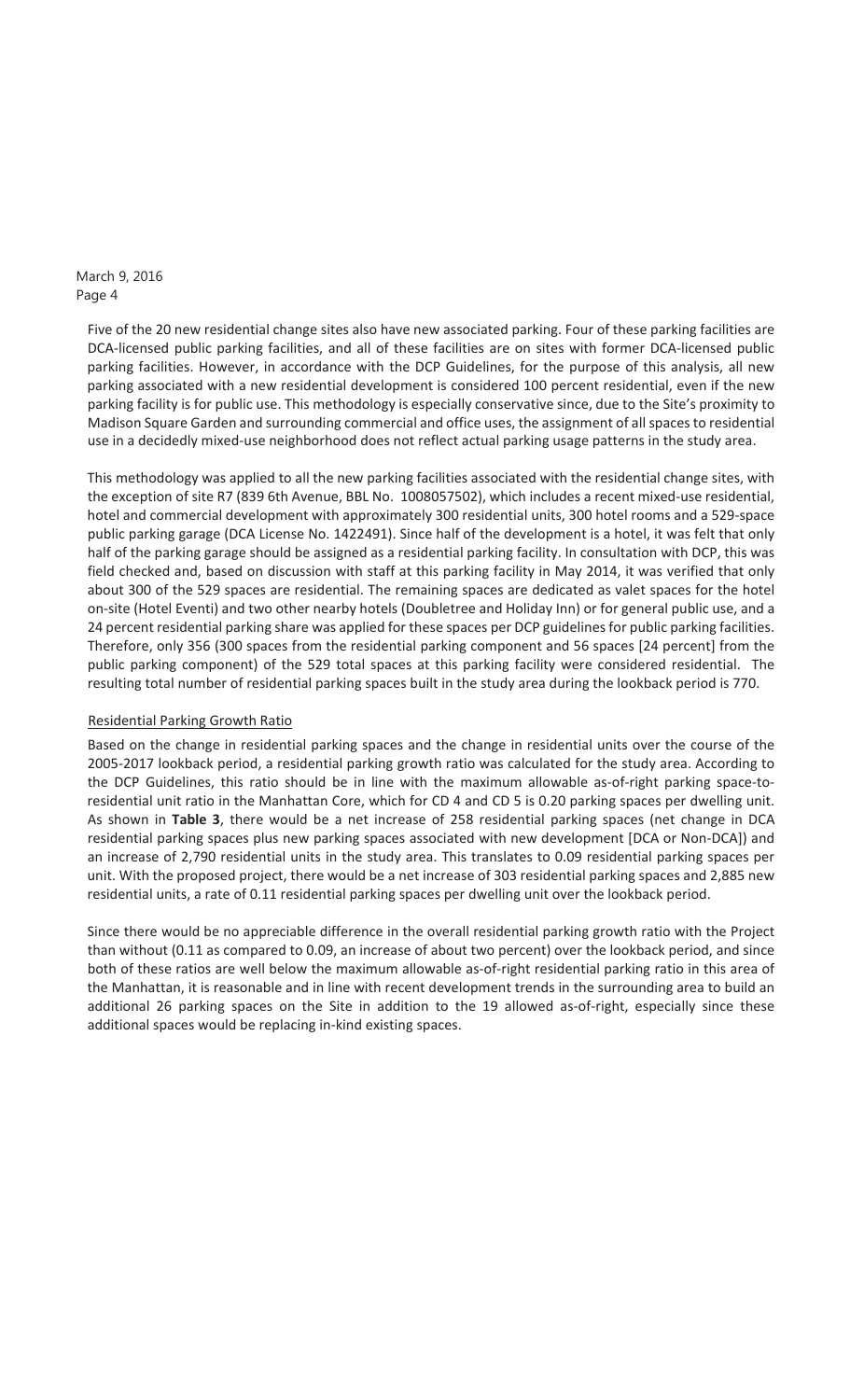#### **Table 3**

#### **RESIDENTIAL PARKING GROWTH RATIO CALCULATIONS (2005Ͳ2017 LOOKBACK PERIOD)**

| Background Parking Growth Ratio = (A+B)/C                                                                                                                                                                               |                  |
|-------------------------------------------------------------------------------------------------------------------------------------------------------------------------------------------------------------------------|------------------|
| A - Change in Number of DCA Residential Parking Spaces (not including DCA spaces in new residential buildings)                                                                                                          | $-5121$          |
| B - Change in Number of Non-DCA Accessory Parking spaces (includes DCA spaces in new residential buildings)                                                                                                             | 770 <sup>2</sup> |
| C - Change in Residential Units                                                                                                                                                                                         | $2,790^3$        |
| Net Change in Residential Parking                                                                                                                                                                                       | 258              |
| 12 Year Background Parking Growth Ratio                                                                                                                                                                                 | 0.09             |
| Residential Parking Growth Ratio With Project = (A+B+P1)/(C+P2)                                                                                                                                                         |                  |
| P1 - Proposed Number Parking Spaces (DCA or not)                                                                                                                                                                        | 45               |
| P2 - Proposed Number of Residential Units (minus any residential units already on-site)                                                                                                                                 | 95               |
| <b>Net Change in Residential Units</b>                                                                                                                                                                                  | 2,885            |
| Net Change in Residential Parking                                                                                                                                                                                       | 303              |
| 12 Year Parking Growth Ratio With Project                                                                                                                                                                               | 0.11             |
| Notes:<br>1. Total from 'Net Change in DCA Residential Spaces' column (Table 1)<br>2. Total from 'Parking Spaces Total Built' column (Table 2)<br>$0.$ Tatal from ID actionated Hotel Mat Observed activities (Table 0) |                  |

3. Total from 'Residential Units Net Change' column (Table 2)

#### Associated Sites for Residential Growth Special Permit Spaces

According to the DCP Guidelines, nearby residential growth sites and/or residential parking sites need to be "associated" with each parking space in the Project. As shown in **Table 4**, of the 45 proposed parking spaces, 19 would be as-of-right and associated with the Project, 12 would be associated with lost residential public parking spaces in the existing public parking facility (that is, 24 percent of the existing spaces, per the DCP Guidelines), and the remaining 14 would be associated with the residential spaces lost from the former DCA parking facility at 234 West 29th Street (BBL No. 107780060) – the closest parking change site to the project site. Associated sites for the Project are shown in **Figure 2**. None of these spaces has previously been associated with another parking facility or residential development in prior special parking permit applications. Therefore, all spaces in the proposed 45-space public parking garage would be associated with lost spaces from eligible sites.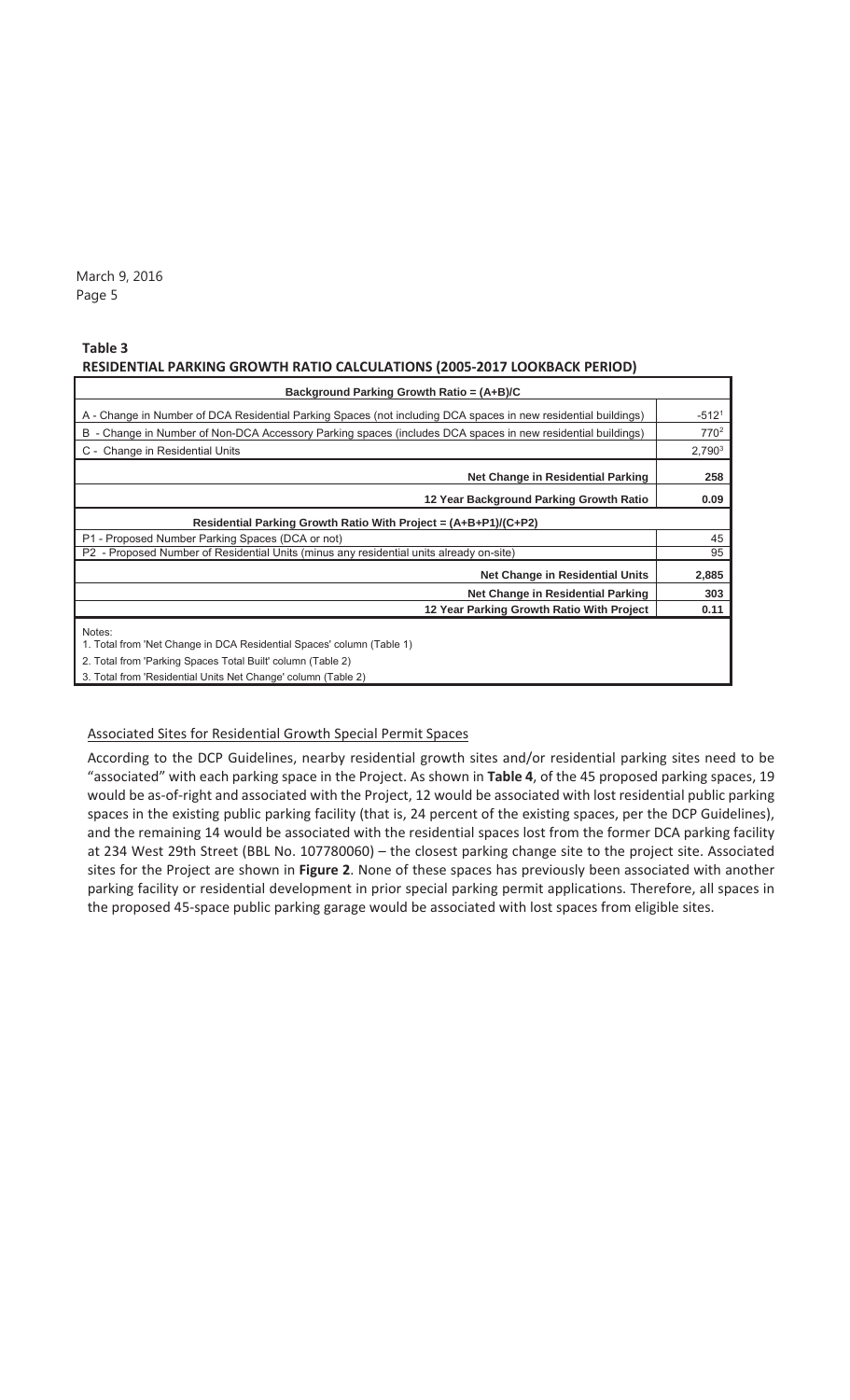#### **Table 4 PARKING ASSOCIATION FOR SPECIAL PERMIT RESIDENTIAL PARKING**<sup>4</sup>

|                                                                         |                                                                                     |                                                | <b>Proposed Project</b>                                  |                                                                                                                                                   |                        |                                                                                  |                                                              |
|-------------------------------------------------------------------------|-------------------------------------------------------------------------------------|------------------------------------------------|----------------------------------------------------------|---------------------------------------------------------------------------------------------------------------------------------------------------|------------------------|----------------------------------------------------------------------------------|--------------------------------------------------------------|
| <b>Site Location</b>                                                    | <b>Parking Spaces</b><br>Proposed                                                   | <b>Residential</b><br><b>Units</b><br>Proposed | <b>Permitted</b><br><b>AOR Parking</b><br><b>Spaces</b>  |                                                                                                                                                   |                        | Parking Spaces Requested via Special Permit                                      |                                                              |
| 217-221 West 29th<br>Street                                             | 45                                                                                  | 95                                             | 19                                                       |                                                                                                                                                   | 26                     |                                                                                  |                                                              |
|                                                                         |                                                                                     |                                                | <b>Associations</b>                                      |                                                                                                                                                   |                        |                                                                                  |                                                              |
|                                                                         |                                                                                     |                                                |                                                          | Type B:<br><b>DCA Lost Residential Parking Spaces</b>                                                                                             |                        | Type C:<br>Self-Association of Lost Residential Parking<br><b>Spaces On-Site</b> |                                                              |
| <b>Site</b><br>Location/Type of<br><b>Association (A, B</b><br>or $C^*$ | <b>Distance: Project</b><br>Site to<br><b>Association Site</b><br>(f <sup>t</sup> ) | No. of<br><b>Spaces</b><br>Associating         | Loss in DCA<br><b>Capacity For</b><br>Lookback<br>Period | Loss in DCA<br><b>Residential Parking</b><br><b>Capacity for</b><br><b>Lookback Period</b>                                                        | <b>DCA</b><br>Capacity | <b>DCA</b><br><b>Residential</b><br>Parking<br>Capacity                          | <b>Expected</b><br>Loss In<br><b>Residential</b><br>Capacity |
| 217-221<br>West 29th Street<br>(Type C)                                 | $\Omega$                                                                            | 12                                             |                                                          | ٠                                                                                                                                                 | 48                     | 12                                                                               | 12                                                           |
| 234 West 29th<br><b>Street</b><br>(Type B)                              | 260                                                                                 | 14                                             | 70                                                       | 17                                                                                                                                                |                        |                                                                                  |                                                              |
| <b>TOTAL</b>                                                            |                                                                                     | 26                                             | ٠                                                        | ۰                                                                                                                                                 | ۰                      | ۰                                                                                |                                                              |
|                                                                         | Parking Spaces; Type C -Applicant Self-Association Lost Residential Parking Spaces  |                                                |                                                          | *Association Types (Per DCP Associations Table Template): Type A- New Residential Development with Unbuilt Parking; Type B - DCA Lost Residential |                        |                                                                                  |                                                              |

### Pending Special Permits

This special parking permit analysis reflects all confirmed residential parking and residential unit change sites in the study area. However, there are some additional proposed or pending special permit applications within the study area that, if approved, could potentially be completed by 2017. Through consultation with DCP, the following three pending or proposed special permits have been identified:

- 241-251 West 28th Street (Parking Change Site P5) As mentioned, a modification to the existing special permit is proposed on this site which would allow for the development of 407 residential units and 190 parking spaces.
- 340 West 31st Street a special permit modification application is pending for this site (M 120085A ZSM) to redesign the existing public parking facility. As a result of this proposed project, the total number of parking spaces at the facility would decrease slightly from 255 to 249 spaces.
- 160 West 24th Street A special permit is pending at this site to permit an increase of the total parking spaces within the residential building's parking garage which currently has a capacity of 15 parking spaces. The special permit would allow the parking capacity to increase to 41 spaces.

 $\overline{a}$ <sup>4</sup> See Table A-2 in the Appendix for a more detailed version of this table (using DCP's Association Table template).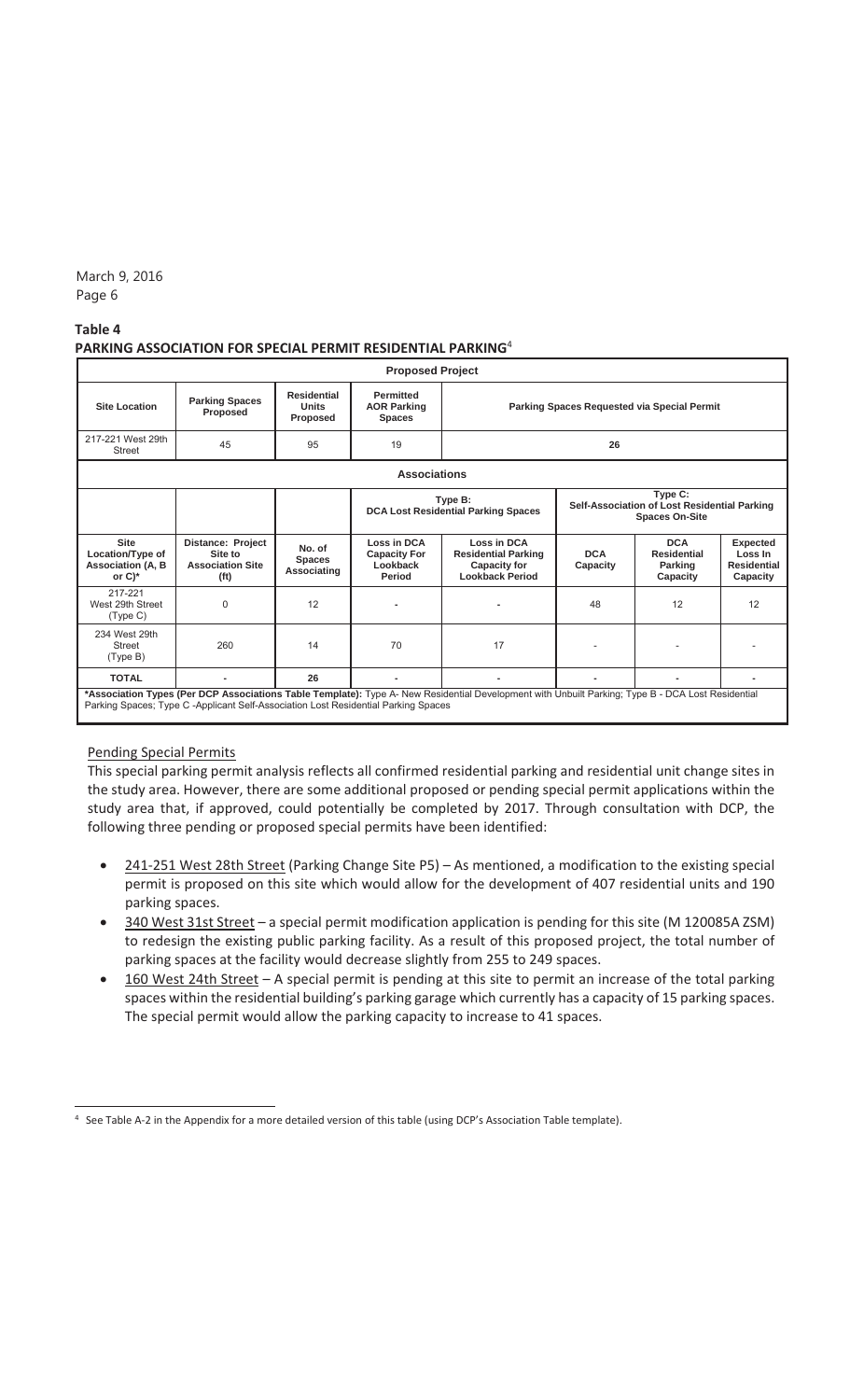

**New York, New York**

**Special Parking Permit Analysis Associated Sites**

**Figure 2**

Associated Sites  $\bullet$ Zoning Lot Project Site  $1 - 7$ <br> $1/3$ -Mile Radius

**CD 4** Community District ID

Sources: 1. New York (City). Dept. of City Planning 2013. Manhattan MapPLUTO (Edition 13v2). New York City: NYC Department of City Planning.<br>2. New York (City). Dept. of City Planning 2013. LION (Edition 13C). New York Cit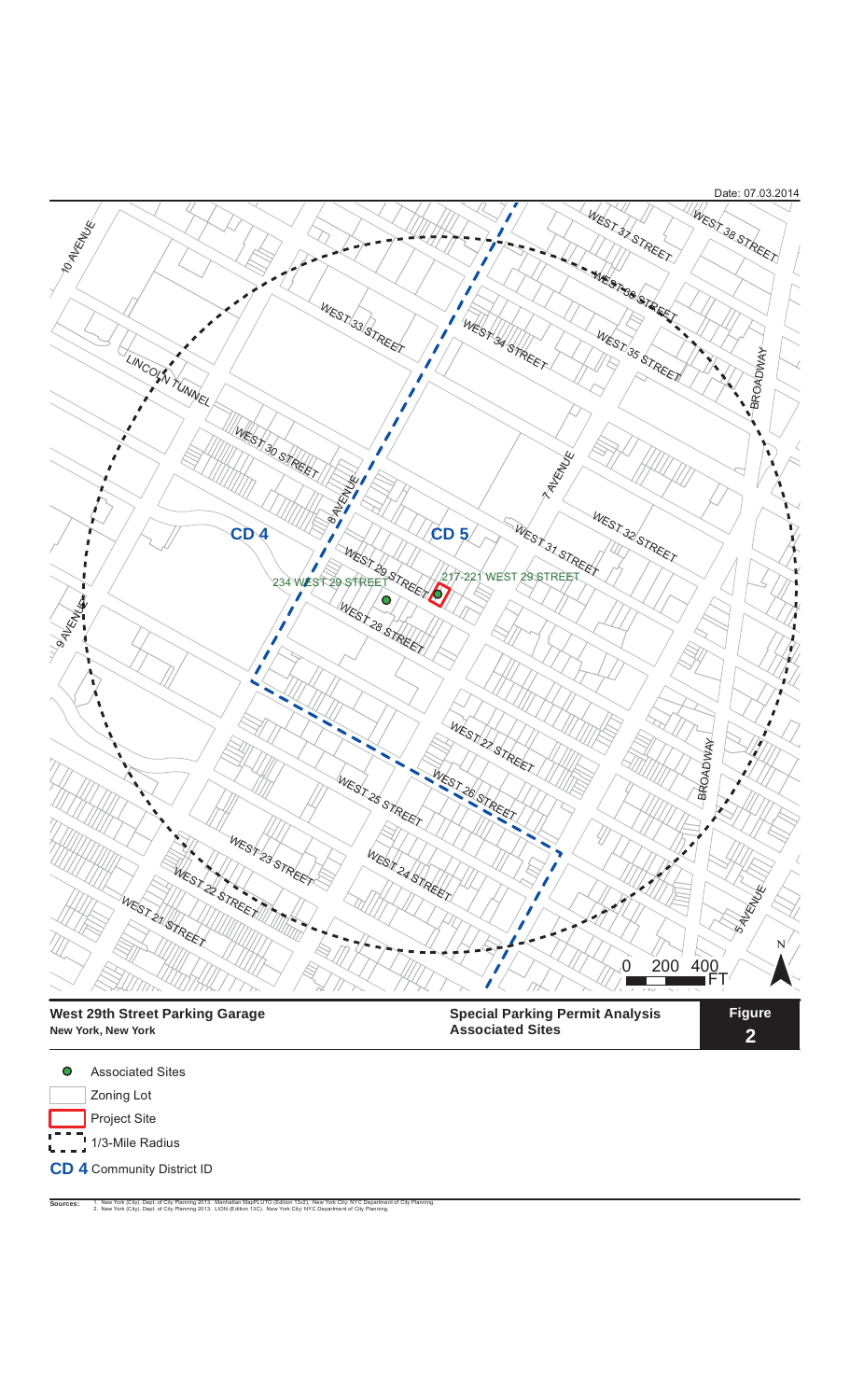> In total, if all three pending special permits were to be approved and the proposed projects were to be completed by 2017, it would result in an increase of 407 residential units and approximately 2155 residential parking spaces. With these projects in place, the number of parking spaces per residential unit would increase from 0.09 to 0.15 without the proposed project, and from 0.11 to 0.16 with the proposed project. While the overall background residential parking growth would be higher in this scenario, it would still be below DCP's target ratio of 0.20 spaces per unit, and the overall increase created by the proposed project would be similar. Therefore, even if all proposed projects with pending special permits were added to this parking growth analysis, the overall findings would be the same.

### **Conclusion**

1

The proposed project seeks to create a 45-space public parking garage that would exceed the maximum as-ofright accessory parking allowance by 26 spaces but would not create a net increase in the number of public parking spaces operating on-site as compared to existing conditions. The special parking permit residential parking analysis concludes that the overall residential parking growth ratio for the study area would be well below the target ratio of 0.20 residential parking spaces per dwelling unit with the proposed project in place. Additionally, all proposed public parking spaces on the proposed site would be associated with eligible association sites. Therefore, the proposed additional public parking spaces are reasonable, and not excessive in relation to recent trends in the study area. The Garage, as proposed, meets the parking space criteria for a special parking permit under the DCP Guidelines. Additionally, even if all proposed projects within the study that have pending special permits were added to this parking growth analysis, the overall findings would be the same.

<sup>&</sup>lt;sup>5</sup> 190 new residential spaces from the 241-245 West 28th Street project, plus 26 new residential spaces from the 160 West 24th Street project (increase from 15 to 41 spaces), minus 2 residential spaces from the 340 West 31st Street project (decrease 6 spaces overall [from 255 to 249] x 30% residential usage rate for CD  $4 =$  decrease of 2 residential spaces).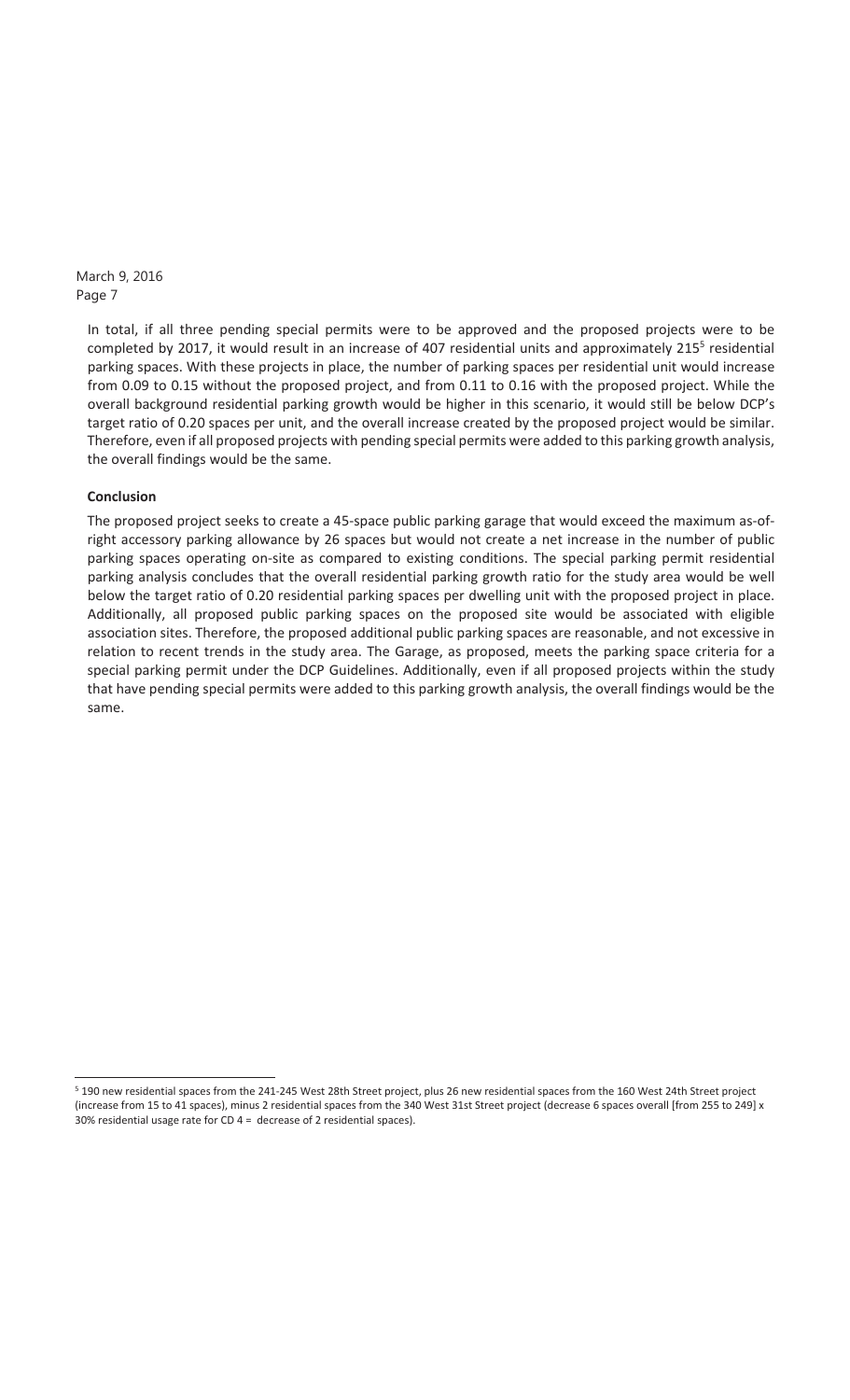## **APPENDIX**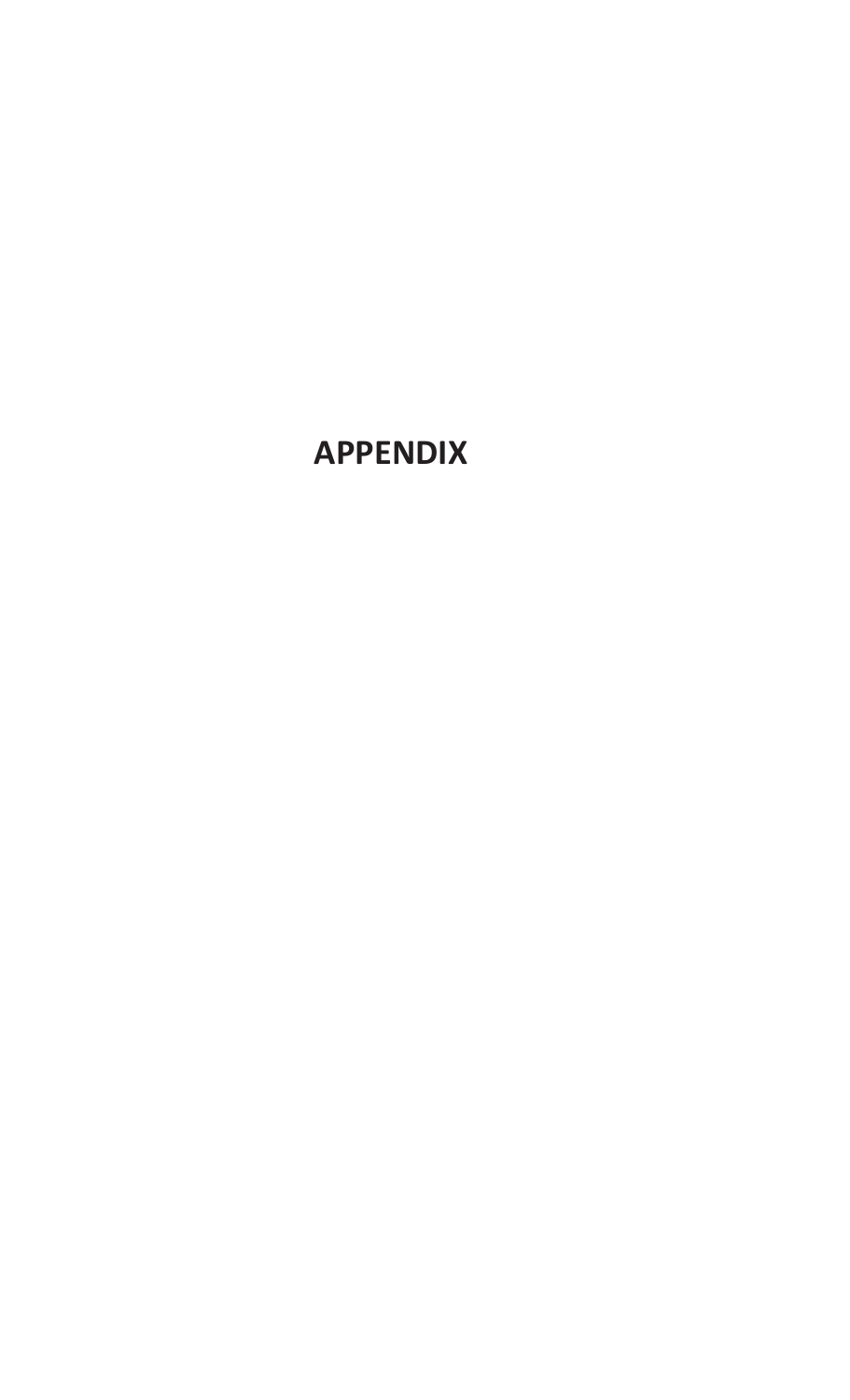|        | Ē<br>ĵ            |
|--------|-------------------|
|        | ξ<br>≑            |
|        | <b>DIVIS</b><br>ā |
|        | Ξ                 |
| î<br>٦ | 2                 |
|        |                   |

| REMOVED DCA PARKING CHANGE SITES |     |                        |                      |                                              |                                |                                     |                                           |                                            |                                    |                                                         |             |                                                                                                                                                                                                                                                |  |
|----------------------------------|-----|------------------------|----------------------|----------------------------------------------|--------------------------------|-------------------------------------|-------------------------------------------|--------------------------------------------|------------------------------------|---------------------------------------------------------|-------------|------------------------------------------------------------------------------------------------------------------------------------------------------------------------------------------------------------------------------------------------|--|
| BBL                              | e   | Street<br>Number       | Name<br>Street       | Distance from<br>Approximate<br>Project Site | DCA Parking Spaces<br>Lookback | Spaces Lookback<br>% of Residential | Total # of Residential<br>Spaces Lookback | <b>DCA Total Parking</b><br>Spaces Current | % of Residential<br>Spaces Current | Total # Residential Net Change in DCA<br>Spaces Current | Resi Spaces | <b>Notes</b>                                                                                                                                                                                                                                   |  |
| 1007540044                       | 104 | 300 WEST 31ST STREET   |                      | 855                                          | 27                             | 30%                                 | $\infty$                                  | 36                                         | 30%                                | $\mathbf{1}$                                            |             | See Certificate of Occupancy, License placard photograph (May<br>Not a change site. This site has two separate DCA licenses and<br>capacities on-site -- one for 27 spaces and one for 36 spaces.<br>2014), and historical aerial photographs. |  |
| 1007990000                       | 104 |                        | 160 WEST 24TH STREET | 1510                                         | 15                             | 30%                                 |                                           | 15                                         | 30%                                | S                                                       | $\circ$     | edeveloped and has only had 15 accessory parking spaces since<br>These are on the same site. The 93-spaces is information from<br>an outdated Certificate of Occupancy (1967). The site was                                                    |  |
| 1007990070                       | 104 | 154-164 WEST 24 STREET |                      | 1530                                         | 93                             | 30%                                 | 28                                        | $\circ$                                    | 30%                                | $\circ$                                                 | $-28$       | 1999 (the latest Certificate of Occupancy available on DOB site).<br>Therefore, it has not been a DCA-licensed site during the entire<br>lookback period, and is not a change site.                                                            |  |
| 1007760010                       | 104 | 241 WEST 26 STREET     |                      |                                              | 120                            | 30%                                 | 36                                        | 225                                        | 30%                                | 89                                                      | 32          | garage prior to 2005, changed ownerhip (from 241 Parking Corp<br>to Tori Operating Group) and listed as 120-space garage, then<br>According to DCA- historical data set, listed as a 225-space<br>ater listed as a 225-space garage again      |  |
| 1008060070                       | 105 | 148 WEST 31 STREET     |                      |                                              | $\frac{8}{2}$                  | 24%                                 |                                           |                                            | 24%                                |                                                         | $-18$       | Not a change site. DCA Lic. 1099887 parking facility still active                                                                                                                                                                              |  |